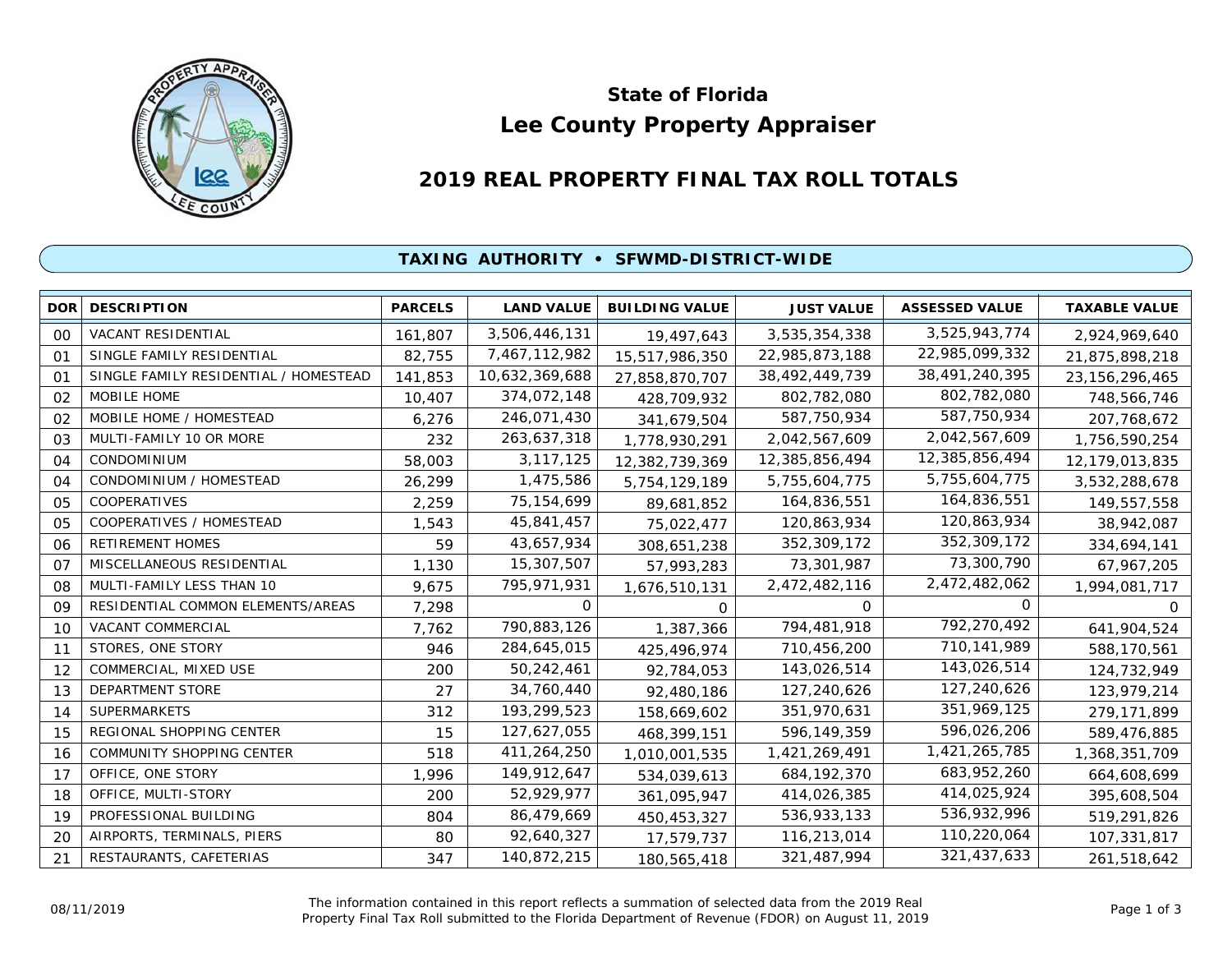### **TAXING AUTHORITY • SFWMD-DISTRICT-WIDE**

| <b>DOR</b> | <b>DESCRIPTION</b>                  | <b>PARCELS</b>    | <b>LAND VALUE</b> | <b>BUILDING VALUE</b> | <b>JUST VALUE</b> | <b>ASSESSED VALUE</b> | <b>TAXABLE VALUE</b> |
|------------|-------------------------------------|-------------------|-------------------|-----------------------|-------------------|-----------------------|----------------------|
| 22         | DRIVE-IN RESTAURANTS                | 165               | 115,669,076       | 122,119,926           | 237,789,002       | 237,789,002           | 169,426,506          |
| 23         | <b>FINANCIAL INSTITUTIONS</b>       | 211               | 83, 145, 789      | 130,645,881           | 213,791,670       | 213,791,670           | 204,266,846          |
| 24         | <b>INSURANCE COMPANY OFFICES</b>    | 41                | 331,569           | 6,575,297             | 6,906,866         | 6,906,866             | 6,853,021            |
| 25         | REPAIR SERVICE SHOPS                | 52                | 2,434,900         | 11,038,698            | 13,473,598        | 13,473,598            | 12,881,392           |
| 26         | SERVICE STATIONS                    | 70                | 23,388,892        | 22,414,297            | 45,803,189        | 45,803,189            | 37,128,521           |
| 27         | AUTO SALES, REPAIR, ETC             | 595               | 166,671,583       | 209,349,820           | 376,085,810       | 376,021,403           | 365,816,339          |
| 28         | PARKING LOTS, MH PARKS, ETC         | 253               | 414,992,417       | 148,979,240           | 564,012,048       | 563,971,657           | 559,460,233          |
| 30         | <b>FLORISTS, GREENHOUSES</b>        | 4                 | 512,609           | 231,468               | 744,077           | 744,077               | 665,385              |
| 31         | DRIVE-IN THEATER, OPEN STADIUM      | $\mathbf{1}$      | 1,125,610         | 345,599               | 1,471,209         | 1,471,209             | 966,720              |
| 32         | ENCLOSED THEATER/AUDITORIUM         | 30                | 6,537,686         | 15,731,558            | 22,269,244        | 22,269,244            | 21,956,008           |
| 33         | NIGHT CLUBS, LOUNGES, BARS          | 43                | 4,617,847         | 10,132,502            | 14,750,349        | 14,750,349            | 13,860,537           |
| 34         | BOWLING ALLEYS, RINKS, ARENAS       | 21                | 10,819,201        | 22,696,777            | 33,515,978        | 33,515,978            | 30,413,722           |
| 35         | TOURIST ATTRACTIONS                 | 17                | 17,238,948        | 14,501,750            | 31,740,698        | 31,740,698            | 27,883,925           |
| 37         | <b>RACE TRACKS</b>                  | $\mathbf{1}$      | 2,816,774         | 4,856,460             | 7,673,234         | 7,673,234             | 7,673,234            |
| 38         | GOLF COURSE, DRIVING RANGE          | 155               | 74,617,678        | 63,950,163            | 138,962,590       | 138,567,841           | 133,800,666          |
| 39         | HOTELS, MOTELS                      | 318               | 335,576,183       | 794,098,493           | 1,129,787,000     | 1,129,674,676         | 1,007,454,374        |
| 40         | VACANT INDUSTRIAL                   | 635               | 145,300,494       | 384,574               | 145,813,782       | 145,685,068           | 121,309,436          |
| 41         | LIGHT MANUFACTURING                 | 241               | 40,006,490        | 104,750,510           | 144,757,000       | 144,757,000           | 137,838,223          |
| 42         | HEAVY INDUSTRIAL                    | 3                 | 1,081,209         | 1,880,264             | 2,961,473         | 2,961,473             | 2,961,473            |
| 43         | LUMBER YARDS, SAWMILLS              | $\overline{2}$    | 1,084,606         | 3,139,503             | 4,224,109         | 4,224,109             | 4,224,109            |
| 44         | PACKING PLANTS                      | 6                 | 4,291,969         | 2,624,129             | 7,082,973         | 6,916,098             | 6,895,879            |
| 45         | CANNERY, BREWERY, WINERY            | 18                | 63,659            | 2,897,035             | 2,960,694         | 2,960,694             | 2,875,869            |
| 46         | OTHER FOOD PROCESSING               | 4                 | 587,366           | 3,169,750             | 3,757,116         | 3,757,116             | 2,309,295            |
| 47         | MINERAL PROCESSING                  | $12 \overline{ }$ | 5,013,579         | 2,905,631             | 7,919,210         | 7,919,210             | 7,577,211            |
| 48         | WAREHOUSING, DISTRIBUTION TERMINALS | 2,778             | 361,246,055       | 1,034,394,463         | 1,395,668,592     | 1,395,640,518         | 1,282,760,628        |
| 49         | <b>OPEN STORAGE</b>                 | 59                | 15,366,337        | 3,969,281             | 19,335,618        | 19,335,618            | 17,238,974           |
| 51         | <b>CROPLAND CLASS I</b>             | 75                | 5,179,177         | 7,070,008             | 44,657,755        | 12,249,185            | 10,797,650           |
| 52         | CROPLAND CLASS II                   | $\overline{4}$    | 471,688           | 153,634               | 8,658,498         | 625,322               | 613,116              |
| 53         | CROPLAND CLASS III                  | 33                | 2,761,788         | 2,975,218             | 22,189,768        | 5,737,006             | 2,892,239            |
| 54         | TIMBERLAND INDEX 90+                | 48                | 1,973,305         | 476,928               | 14,180,623        | 2,450,233             | 2,100,391            |
| 60         | <b>GRAZING LAND CLASS I</b>         | 641               | 32,729,194        | 73,316,212            | 409,438,218       | 106,045,406           | 66,998,600           |
| 61         | <b>GRAZING LAND CLASS II</b>        | 541               | 13,958,475        | 43,305,168            | 211,991,648       | 57,263,643            | 32,426,104           |
| 62         | <b>GRAZING LAND CLASS III</b>       | 284               | 5,296,912         | 11,365,493            | 87,237,377        | 16,662,405            | 9,501,599            |
| 63         | <b>GRAZING LAND CLASS IV</b>        | 79                | 1,085,042         | 5,626,336             | 62,554,574        | 6,711,378             | 4,131,091            |
| 64         | <b>GRAZING LAND CLASS V</b>         | 90                | 1,409,794         | 2,633,452             | 111,470,504       | 4,043,246             | 2,499,895            |